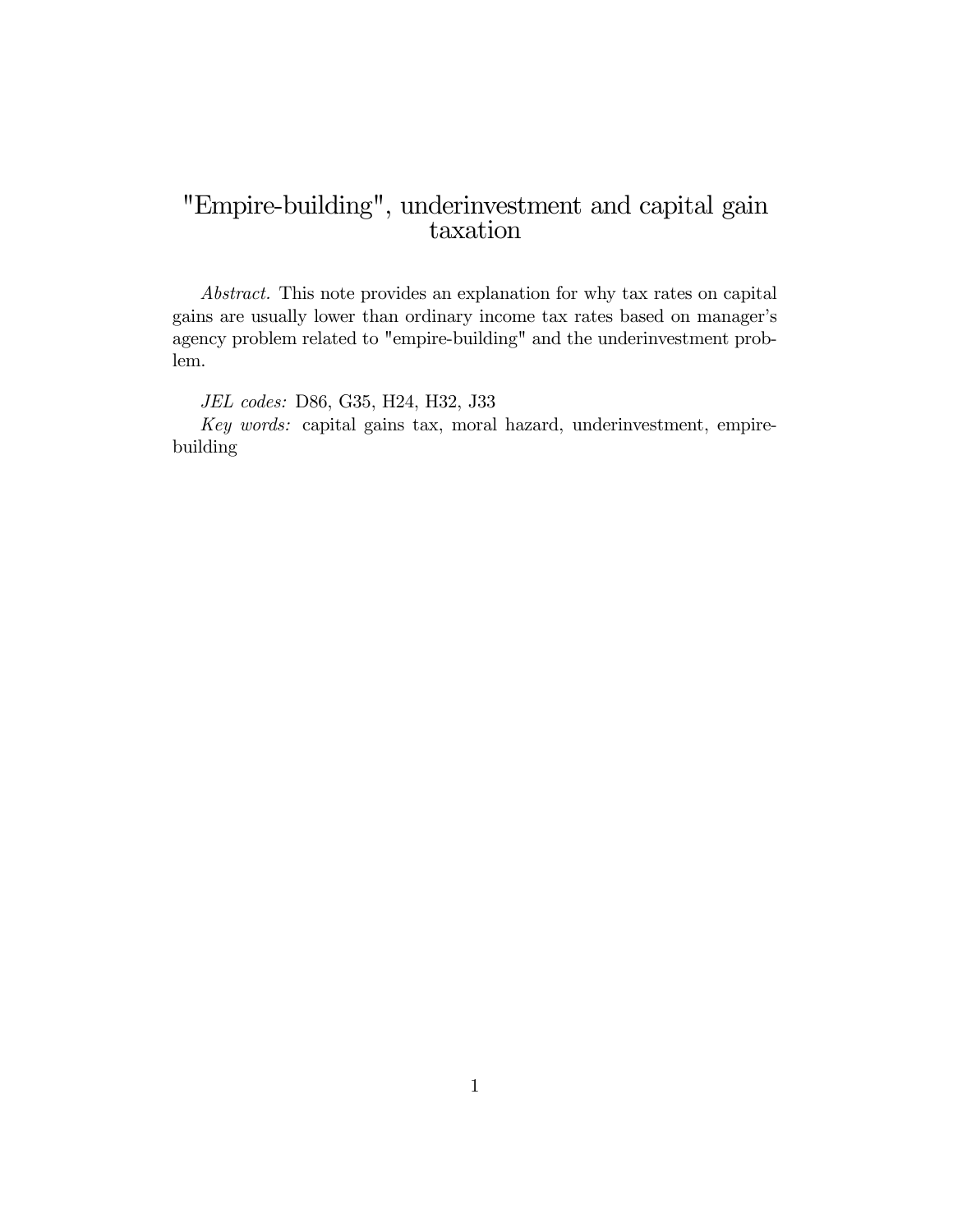## 1 Introduction

In many countries (Canada, Australia, United Kingdom, France, etc.) capital gains are taxed at a lower rate than ordinary income, but there is no unanimously supported theorectical explanation for this phenomenon. Some argue that capital gains occur unexpectedly, and thus it is unfair to tax them at the same tax rate as ordinary income because capital gains require taking on additional risk. In addition to that, there is disutility from abstaining from current consumption. Opponents of lower capital gains tax rates argue that other kinds of income have a risk component as well. Furthermore, disutility from taking on a job is not necessarily less sacrificing than disutility from investing.

Another justification for reduced capital gains tax rates is that preferential tax treatment is needed in order to stimulate more investment and capital growth. However, a reduction in the dividend tax rate reduces the cost of equity financing and thus can also increase investments. The debate between these two policy alternatives is particularly relevant since the introduction of the Job Growth and Taxpayer Relief Reconciliation act of 2003 in the United States, that introduced dividend and capital gain tax changes (see, for example, Poterba, 2004). One result of these debates is that without taking other factors into consideration rather than taxes it is difficult to give an advantage to either point of view given that both dividends and capital gain represent returns on equity investments and both are important for equityholders. In addition note that a social planner is not concerned about increasing investments as much as possible but rather about attaining an optimal level of investments. It is not clear why the latter cannot be achieved when dividends and capital gains are taxed equally.

This paper does not rely on fairness or temporary policy objectives. It builds on Chetty and Saez (2005) who argue that more Principal-Agent models are needed in order to understand how a difference in capital gain taxation and dividend taxation affect the firm investment policy. We argue that if capital gains and dividends are taxed equally firms underinvest due to managers' moral hazard problem in using available free cash. Reducing the tax rate on capital gains may improve societal welfare by increasing the equilibrium level of investments.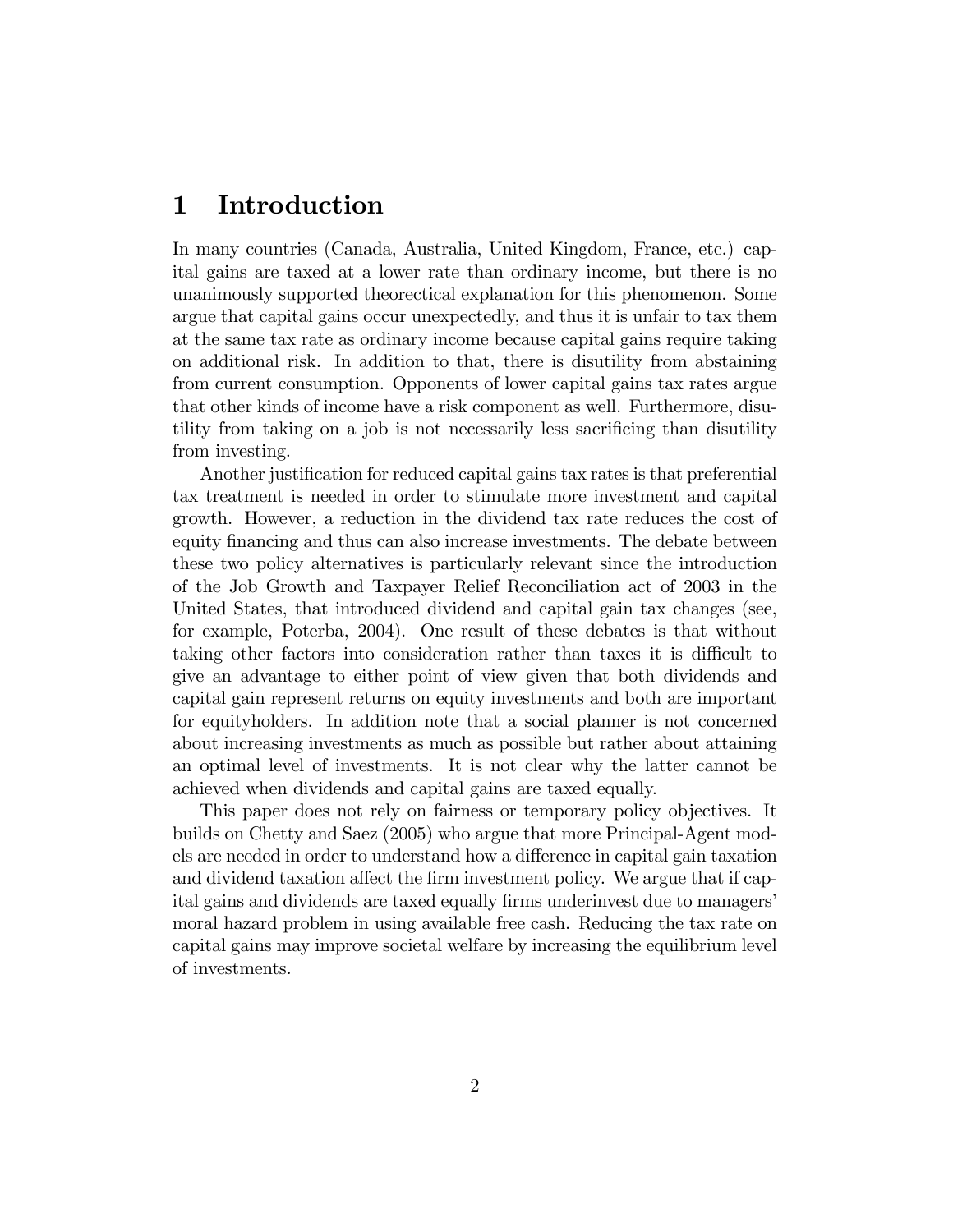### 2 Model.

Consider a firm with an investment project available. The amount of earnings generated by the project depends on the amount of investment. If the Örm invests *i*, the project will return a cash flow of  $r(i)$ ,  $r' \geq 0$ ,  $r'' \leq 0$ ,  $r(0) = 0$ . Initially, the firm pocesses an amount  $c$  of cash available. The firm belongs to an entrepreneur who owns 100% of the firm's equity. The entrepreneur hires a manager who makes the investment decision. Everybody is assumed to be risk-neutral and the risk-free interest rate is normalized to zero. The manager's reservation payoff is  $w_0$ . Besides investment in the project, the manager can decide to invest in other (inefficient from the firm's point of view) projects. This moral hazard problem or agency problem (in this case it can also be called the free cash flow problem) is well documented in existing theoretical and empirical literature (see, among others, Jensen (1986) and Dittmar, Mahrt-Smith and Servaes  $(2003)$ ). More specifically we assume that if the manager has an amount of funds  $e$  available he has a choice between i and b such that  $e = i + b$  and b is the amount of funds invested inefficiently. For simplicity it is assumed that  $b$  increases the manager's utility by the same amount. This can represent utility from giving the job to family members, friends and other benefits from investment in socially inefficient projects. A direct control of manager's actions is impossible so the entrepreneur cannot prevent the manager from investing inefficiently. The manager's decision depends on its contract. We assume that the entrepreneur and manager should determine a fixed initial payment  $w$  to the manager,  $w \leq c$  and a fraction a of earnings generated by the main project belonging to the manager. The higher  $a$  is, the more incentive the manager has to invest efficiently.

The firm exists for two years. In the first year the firm makes all decisions about the project (the sequence of events is described below) and earnings from the project are generated in year 2. After the project is completed and earnings are generated the entrepreneur may either sell their shares in the firm or to liquidate the firm and distribute dividends. Also, the entrepreneur may sell his shares at the end of period 1 before investment is made. Dividends will be taxed with the ordinary tax rate and capital gain (in case the entrepreneur decides to sell shares) are taxed with capital gain tax rate. Let  $t_d$  be the ordinary income tax rate and  $t_c$  be the tax rate on capital gains.

The entrepreneur faces the following trade-off. High dividends in year 1 may reduce the managerís "entrenchment" problem (since it reduces the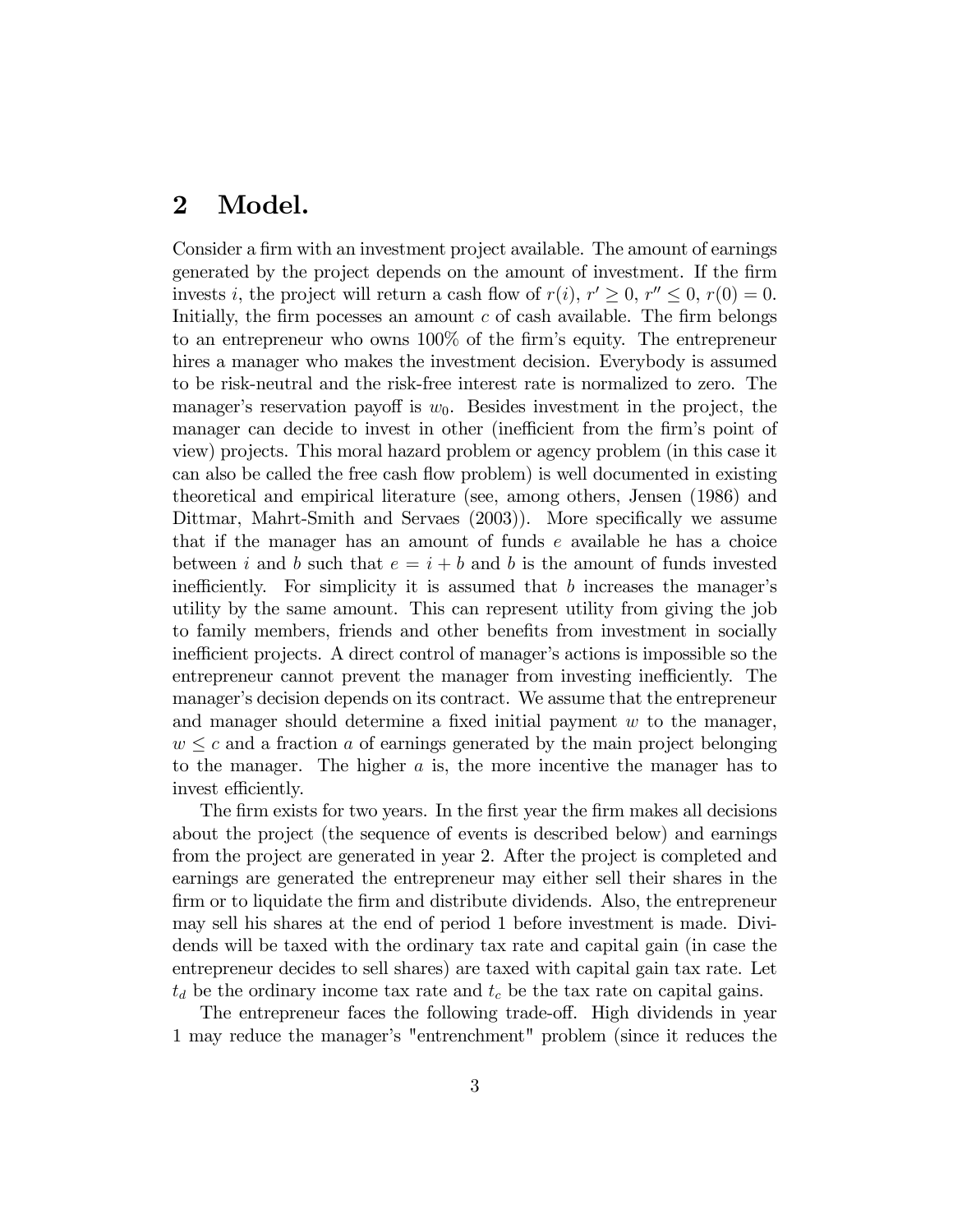amount of cash on which the manager has discretion) but, on the other hand, it can also reduce the amount of investments in the efficient project.

The sequence of events is as follows. Year 1. The firm gets cash  $c$  and an investment project. The entrepreneur offers a contract  $(w, a)$  to the manager. The game is over if the manager rejects the offer (the manager's gets his reservation utility  $w_0$ ; the firm does not undertake the project; the entrepreneur is stuck with initial cash  $c$ ). Otherwise the manager is hired and gets w. The entrepreneur determines the year 1 dividends  $d_1$  (an alternative sequence can be considered where dividends are determined before the manager is hired. Although this is technically plausible because the manager's role is limited to making the investment, in reality the manager exists all the time. This changes nothing in the solution). The manager determines  $i$  and  $b, i + b = c - w - d_1$ . Year 2. Project generates earnings  $r(i)$ ; the manager gets  $ar(i)$ ; the entrepreneur determines the year 2 dividends  $d_2$  and sells the firm's shares.

The first-best choice of i maximizes  $r(i) - i$ . Thus socially optimal investments  $i^*$  is determined by:

$$
r'(i^*) = 1\tag{1}
$$

We assume

$$
r(i^*) > c > i^* + w_0 \tag{2}
$$

meaning that firstly the firm has sufficient funds to cover the optimal investment needs and secondly the project's net present value is positive.

Before beginning the formal solution let us present the outline of the major ideas. If there is no moral hazard and the manager invests only in the efficient project (b is always equal to 0) then the entrepreneur should retain an amount of earnings  $i^*$  and distribute the rest as dividends. An optimal contract for the manager is just fixed initial payment  $w_0$ . Since the entrepreneur holds 100% of the project earnings he does not have any incentive to retain an amount of earnings different from  $i^*$ . In the model with moral hazard the key problem is the entrepreneur's year 1 dividend decision. When the capital gain tax equals the ordinary income tax rate, the entrepreneur will anticipate the manager's moral hazard problem, and will react by distributing more dividends than is socially optimal. Reducing the capital gains tax may improve the entrepreneur's incentive and improve the dividends decision.

We solve the model by backward induction.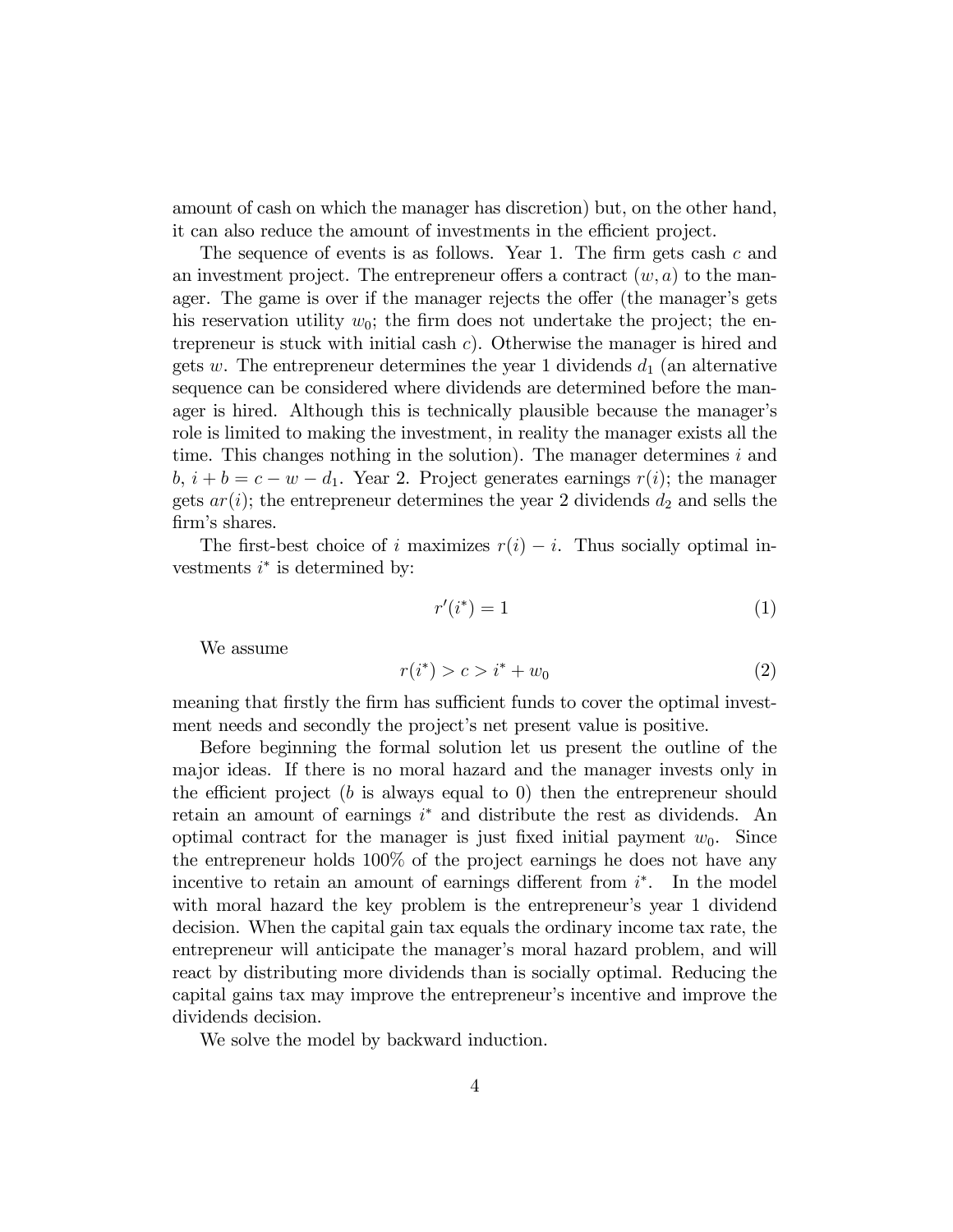Year 2 dividend. The entrepreneur's decision depends on whether the capital gains tax rate is higher or lower than then ordinary income rate. If it is higher then the entrepreneur will prefer dividends; otherwise he prefers capital gain (it is assumed for simplicity that assets can be freely sold without value loss so the dividends can be as high as the firm's value).

Let  $V_2$  be the firm's value at the beginning of year 2 (after earnings from the project are realized but before dividends are determined). Let  $V_1$  be the cost of shares for the entrepreneur (it affects the capital gains tax). If the entrepreneur holds shares until year 2 then  $V_1 = 0$ . If the entrepreneur sells shares at the end of year 1 then  $V_1$  is the firm's value at that moment. In the latter case the Örm has a new decision-maker at year 2 (new shareholders) because the shares were sold at year 1 end (this fact does not affect the derivations below). When making year 2 dividend decision, the entrepreneur (or new shareholders) maximizes:  $W_2 = d_2(1-t_d) + (V_2-d_2) - \max\{(V_2-d_2 V_1$ , 0}t<sub>c</sub>. This means that dividends are taxed with the rate  $t_d$ , the remained value of the firm is  $V_2 - d_2$ . The entrepreneur's capital gain is  $V_2 - d_2 - V_1$ and this amount will be taxed with tax rate  $t_c$ .

**Lemma 1.** If  $V_2 > V_1$ , and  $t_c \geq t_d$ ,  $d_2 = V_2 - V_1$ ,  $W_2 = (V_2 - V_1)(1 (t_d) + V_1$ . If  $t_c < t_d$ , then  $d_2 = 0$  and  $W_2 = V_2 - (V_2 - V_1)t_c$ . If  $V_2 < V_1$ ,  $d_2 = 0, W_2 = V_2 - (V_2 - V_1)t_c.$ 

Proof. The proof is rather technical so it is delegated to the Appendix.

Now consider the manager's investment decision. Let  $e = c - w - d_1$ (retained cash after year 1 equal initial cash minus dividend payment and salary payment). The manager maximizes the sum of private benefits and bonus paid at year 2:  $W_M = b + ar(c - d_1 - b)$ .

$$
\frac{\partial W_M}{\partial b} = 1 - ar'(i) \tag{3}
$$

It follows from (1) and (3) that if  $a = 1$ , the manager retains 100% of earnings from the socially efficient project and hence the first-best level of investment is achieved. In this case however, the manager has positive rent (i.e. his budget constraint is not binding) by (2) because  $r(i^*) > w_0$ . If  $a < 1$ , the manager underinvests because from (3)  $r'(i) = 1/a > 1$ . Thus  $i < i^*$ . The following lemma summarizes the above analysis.

**Lemma 2.** If  $a = 1$ ,  $i = i^*$ . If  $a < 1$  and  $r'(e) \ge 1/a$ ,  $r'(i) = 1/a$ . If  $r'(e) < 1/a, i = e.$ 

Next let us analyze the entrepreneur' decision about selling shares at the end of year 1 (after the year 1 dividends are paid and before managers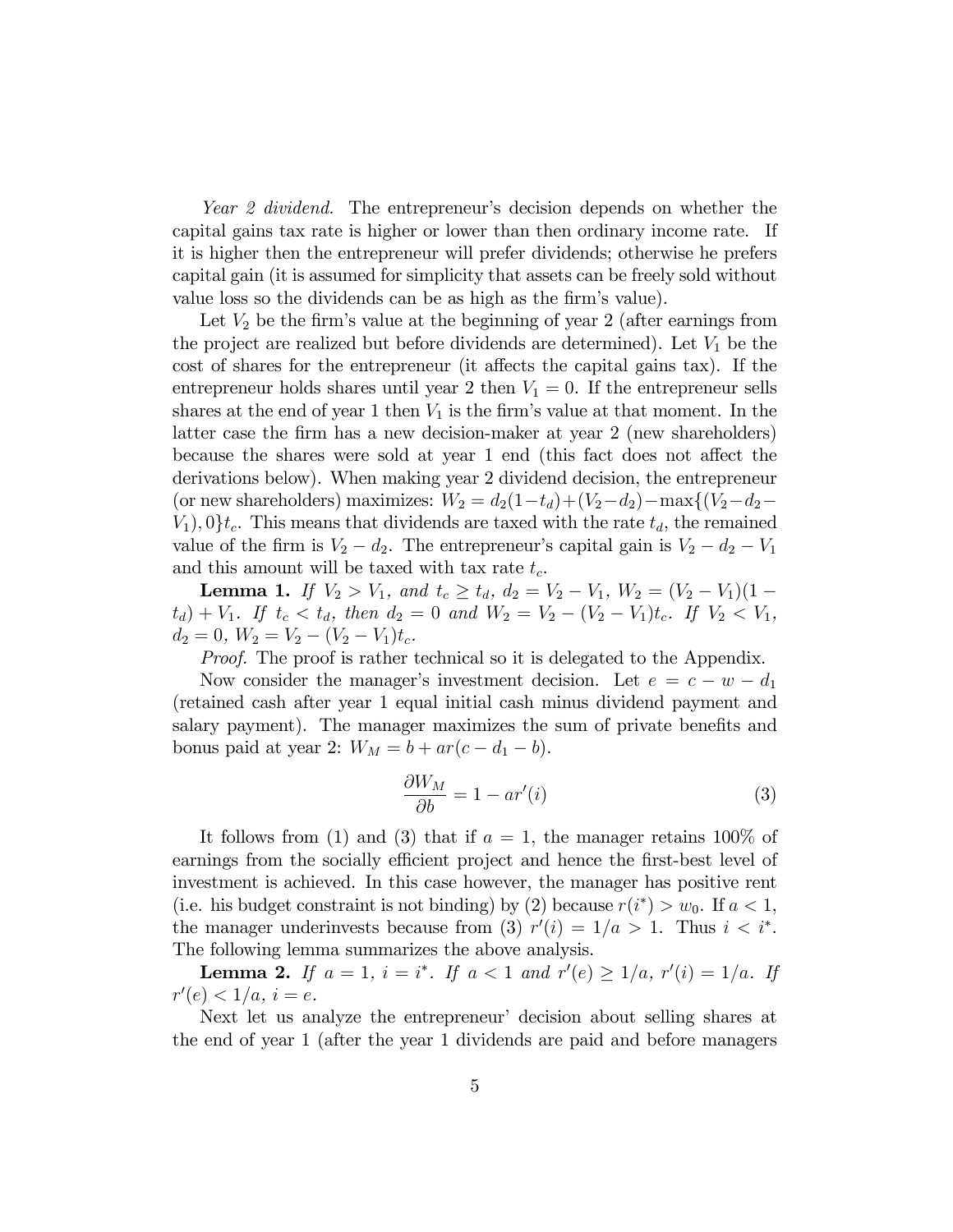make investment decision). This depends on whether the dividend tax rate is higher or lower than the capital gain(s) tax rate. Without formal proof, the entrepreneur's decision can be described as follows. If the entrepreneur does not sell shares then by Lemma 1 (given that  $V_1 = 0$ ), the entrepreneur earnings are either  $(1 - a)r(i)(1 - t_d)$  or  $(1 - a)r(i)(1 - t_c)$ , depending on whether  $t_c$  is greater or less than  $t_d$  (i is determined by Lemma 2). If the entrepreneur sells shares at the end of year 1. The firm's value at the end of year 1 is  $(1-a)r(i)$  (again i is determined by Lemma 2). Outside investor will be willing to pay this amount since the Örmís value in year 2 after completing the project will be equal to the same amount so they can resell the firm for this amount without incurring any capital gain tax. The entrepreneur selling shares get thus  $(1 - a)r(i)(1 - t_c)$ . Comparing this with the case when he retains shares until year 2 we conclude that if dividend tax is lower then the entrepreneur earnings are  $(1 - a)r(i)(1 - t_d)$  (the entrepreneur does not sell shares). Otherwise it is  $(1 - a)r(i)(1 - t_c)$  (he is indifferent between either decision).

Thus we have the following result.

**Lemma 3.** If  $t_c \geq t_d$ , the entrepreneur does not sell shares and  $W_2 =$  $(1 - a)r(i)(1 - t_d)$ . If  $t_c < t_d$ , the entrepreneur sells shares and  $V_1 =$  $(1 - a)r(i)(1 - t_c).$ 

Proof. See Appendix.

Let us now turn to the first-period dividend decision.

if  $t_c > t_d$  then the entrepreneur's earnings W equal  $W_1 + W_2 = d_1(1 (t_d) + (1 - a)r(i)(1 - t_d).$ 

$$
\frac{\partial W}{\partial d_1} = 1 + (1 - a)r'(i)\frac{\partial i}{\partial d_1} \tag{4}
$$

if  $t_c \le t_d$  then  $W = d_1(1 - t_d) + (1 - a)r(i)(1 - t_c)$ .

$$
\frac{\partial W}{\partial d_1} = 1 - t_d + (1 - a)r'(i)\frac{\partial i}{\partial d_1}(1 - t_c)
$$
\n(5)

Note that in the first case the manager's objective function does not depend on  $t_c$  and from (4) and (5) the first case is equivalent to the second case when  $t_c = t_d$ . So we just ignore the first case and analyze the second case.

Two situations may exist. 1. When  $d_1 < c - w - i^{**}$ , where  $i^{**} \equiv i^{**}(a)$ is such that

$$
r'(i^{**}) = 1/a \tag{6}
$$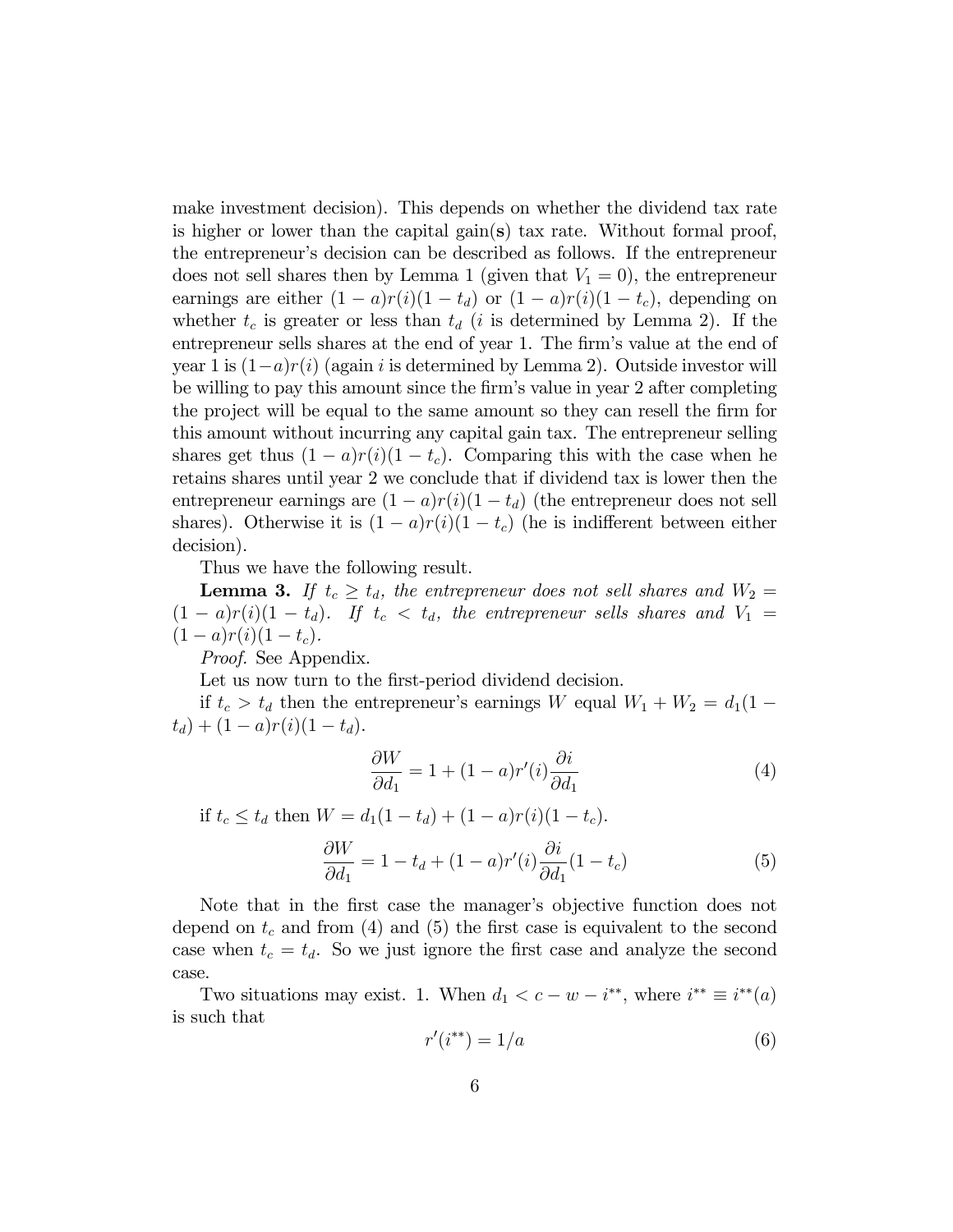we have by Lemma 2  $\frac{\partial i}{\partial d_1} = 0$ . This means that if the manager's has enough funds to cover investment  $i^{**}$  he will invest this amount in the efficient project (by Lemma 2). Anticipating this, the entrepreneur distributes as much dividends as possible just to leave the amount  $i^{**}$  for investment and not leaving any private benefits for the manager:  $d_1^{**} = c - w - i^{**} \left( \frac{\partial i}{\partial d} \right)$  $\frac{\partial i}{\partial d_1} = 0$  implies by (5) that  $\frac{\partial W}{\partial d_1} = 1 - t_d > 0$  and hence  $b = 0$ .

2. When  $d_1 > c - w - i^{**}$ , we have by Lemma  $2 i = e$  or  $i = c - w - d_1$ . Thus  $\frac{\partial i}{\partial d_1} = -1; \frac{\partial W}{\partial d_1}$  $\frac{\partial W}{\partial d_1} = 1 - t_d - (1 - a)r'(i)(1 - t_c)$  and  $b = 0$ . Let  $i^{***} \equiv i^{***}(a)$ such that

$$
r'(i^{***}) = \frac{1 - t_d}{(1 - a)(1 - t_c)}
$$
\n(7)

and let  $d_1^{***} = c - w - i^{***}$ .

If  $1/a > \frac{1-t_d}{(1-a)(1-t_c)}$  then  $i^{***} > i^{**}$ ,  $d_1^{***} < d_1^{**} = c - w - i^{**}$ . We thus have  $\frac{\partial W}{\partial d_1} < 0$ ,  $\forall d_1 > c - w - i^{**}$  implying corner solution  $d_1 = c - w - i^{**}$ . If  $\frac{\partial W}{\partial d_1}$  < 0,  $\forall d_1 > c - w - i^{**}$  implying corner solution  $d_1 = c - w - i$  $1/a < \frac{1-t_d}{(1-a)(1-t_c)}$  then  $i^{***} < i^{**}, d^{***}_{1} > d^{**}_{1} = c-w-i^{**}$  and we thus have an interior optimum  $d_1 = c - w - i^{***}$ .

**Lemma 4.** If  $1/a \ge \frac{1-t_d}{(1-a)(1-a)}$ **Lemma 4.** If  $1/a \ge \frac{1-t_d}{(1-a)(1-t_c)}$  then  $d_1 = c-w-i^{**}$ . If  $1/a < \frac{1-t_d}{(1-a)(1-t_c)}$ <br>then  $d_1 = c-w-i^{***}$ .

The intuition behind this result is following. The manager's contract shapes not only the manager's incentive but also those of entrepreneur. According to  $(5)$ , the entrepreneur preference point for investments is  $i^{***}$ . This however cannot be implemented directly since the decision is taken by a selfinterested manager. The manager prefers  $i^{**}$  if it has funds or he will invests as much as possible. If  $i^{**} > i^{**}$ , the entrepreneur cannot induce  $i^{***}$  and thus he will stick with  $i^{**}$ . Otherwise he will induce  $i^{***}$ .

Now consider optimal contract for the manager.

The entrepreneur's problem is to design the manager's contract and to choose  $d$  to maximize his expected payoff.

$$
\max_{w,a} W \tag{8}
$$

where

$$
(c-w-i^{**}(a))(1-t_d) + (1-a)r(i^{**})(1-t_c),
$$
  
\n
$$
W = \begin{cases} \n\text{if } 1/a \ge \frac{1-t_d}{(1-a)(1-t_c)}\\ \n(c-w-i^{***}(a))(1-t_d) + (1-a)r(i^{***})(1-t_c),\\ \n\text{if } 1/a < \frac{1-t_d}{(1-a)(1-t_c)} \n\end{cases}
$$
\n(9)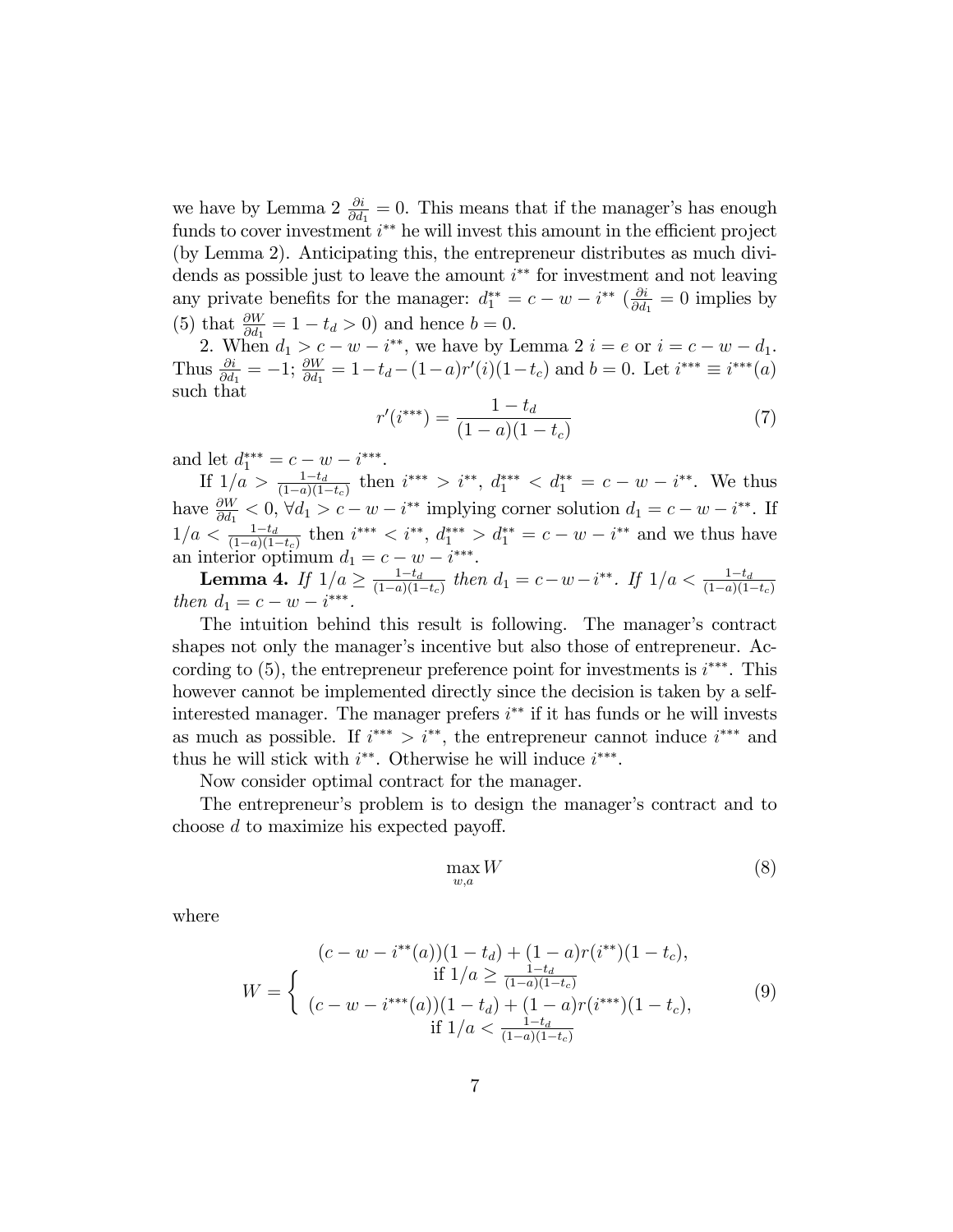subject to

$$
w + ar(i^{**}) \ge w_0, \text{ if } 1/a \ge \frac{1-t_d}{(1-a)(1-t_c)}
$$
  

$$
w + ar(i^{***}) \ge w_0, \text{ if } 1/a < \frac{1-t_d}{(1-a)(1-t_c)}
$$
 (10)

Note that in (9) the first-period dividend (by Lemma 4) is either  $c - w$  $i^{**}(a)$  or  $c - w - i^{***}(a)$ . From (9):

$$
-i_a^{**}(a)(1-t_d) + (1-a)r'(i^{**})i_a^{**}(a)(1-t_c) - r(i^{**})(1-t_c),
$$
  
\n
$$
\frac{\partial W}{\partial a} = \begin{cases} \n\text{if } 1/a \ge \frac{1-t_d}{(1-a)(1-t_c)}\\ \n-i_a^{***}(a)(1-t_d) + (1-a)r'(i^{***})i_a^{***}(a)(1-t_c) - r(i^{***})(1-t_c),\\ \n\text{if } 1/a < \frac{1-t_d}{(1-a)(1-t_c)} \n\end{cases}
$$

Using  $(7)$ :

$$
\frac{\partial W}{\partial a} = \begin{cases}\n-i_{a}^{**}(a)(1-t_{d}) + (1-a)r'(i^{**})i_{a}^{**}(a)(1-t_{c}) - r(i^{**})(1-t_{c}), \\
\text{if } 1/a \ge \frac{1-t_{d}}{(1-a)(1-t_{c})} \\
-r(i^{***})(1-t_{c}), \text{if } 1/a < \frac{1-t_{d}}{(1-a)(1-t_{c})}\n\end{cases} (11)
$$

The only candidate for optimal a is  $a \leq \frac{1-t_c}{2-t_d}$  $\frac{1-t_c}{2-t_d-t_c}$  (this is equivalent to  $1/a \ge$  $\frac{1-t_d}{}$  $\frac{1-t_d}{(1-a)(1-t_c)}$ . Proof by contradiction. Suppose that optimal  $a > \frac{1-t_c}{2-t_d-t_c}$ . Two cases are possible. If the manager's budget constraint is not binding, one can reduce a that improves the entrepreneur's earnings by  $(11)$ . If it's binding then a reduction in  $\alpha$  increases investment by Lemma 4 and (7) and taking into account the concavity of  $r(i)$ . This increases the total payoff of entrepreneur and manager. The entrepreneur will adjust  $w$  to satisfy the manager's budget constraint.

Thus only the case  $a \leq \frac{1-t_c}{2-t_d}$  $\frac{1-t_c}{2-t_d-t_c}$  can be a candidate for optimal a (by continuity). We have (see, for instance, Varian (1992), ch.27)):

$$
sign\frac{\partial a}{\partial t_d} = sign\frac{\partial^2 W}{\partial a \partial t_d} = sign\{i_a^{**}(a)\}
$$

The latter is positive by  $(6)$ . Indeed, by differentiating both parts of  $(6)$  in a we get

$$
r''(i \mid i = i^{**})i_a^{**}(a) = -1/a^2
$$

The concavity of  $r(i)$  implies that  $i^{**}(a)$  is increasing. This inturn implies that  $\frac{\partial a}{\partial t_d} > 0$ . Since an increase in  $t_d$  increases a, this leads to higher  $i^{**}$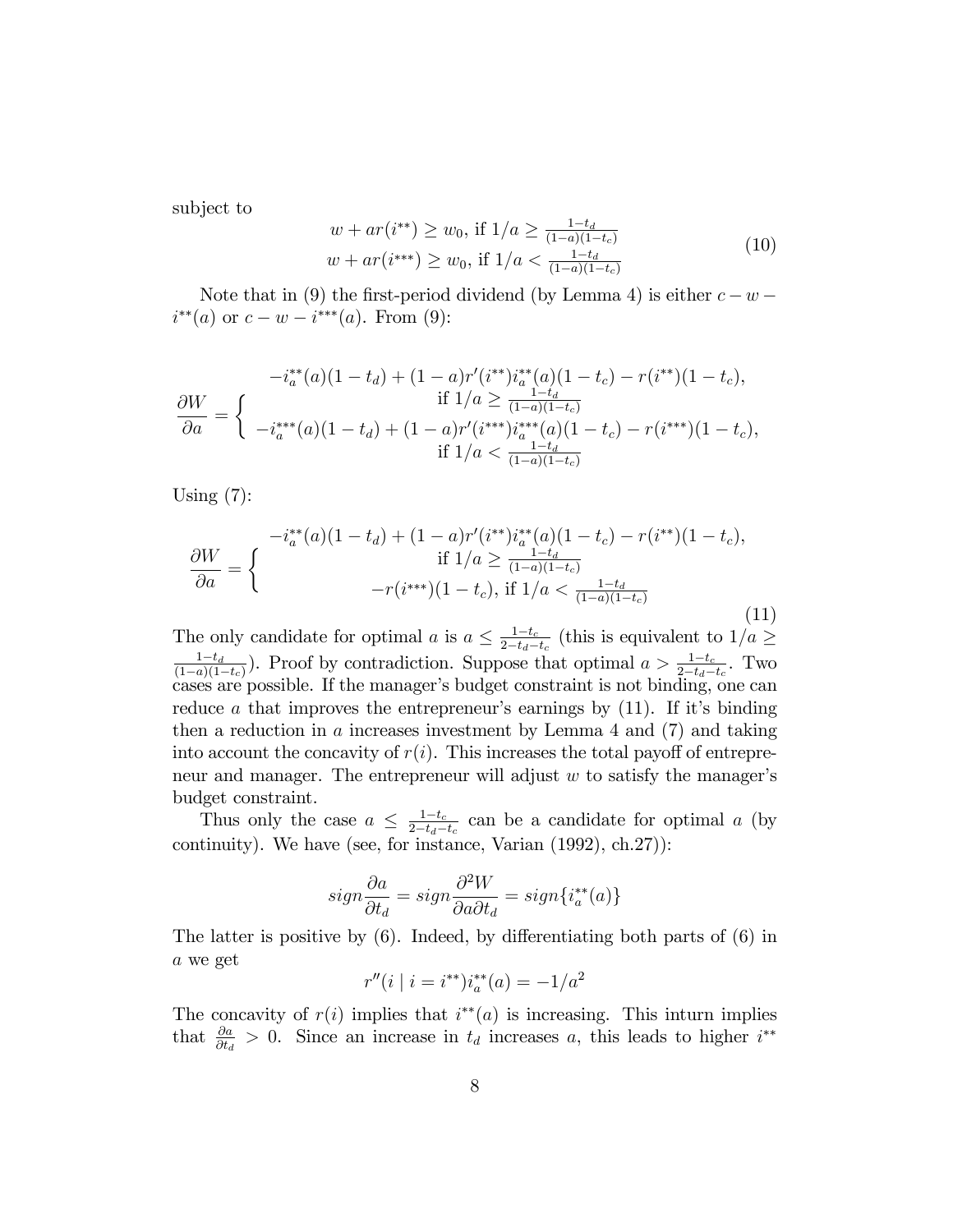and higher amount of investment by Lemma 4. This leads to the following proposition.

**Proposition 1.** An increase in  $t_d$  is socially efficient.

### 3 Conclusion.

This note has analyzed optimal dividend policy and investment decision in a model where a firm's manager is subject to moral hazard and has ability to invest in socially inefficient projects. It is shown that equilibrium level of investment is below socially optimally since the entrepreneur distributes too much dividends to reduce the manager's entrenchment problem. By increasing the dividend tax rate over capital gain tax rate, social planner can improve the equilibrium level of investment by giving more incentive to entrepreneur to retain funds inside the firm.

#### Appendix

*Proof of Lemma 1.* Two cases are possible. Case 1:  $V_2 - d_2 > V_1$ . Then

$$
\frac{\partial W_2}{\partial d_2} = t_c - t_d
$$

If  $t_c > t_d$  then  $d_2 = V_2 - V_1$ . Otherwise  $d_2 = 0$ . High dividends will be paid if dividend tax rate is smaller than capital tax rate and no dividends will be paid otherwise. Case 2.  $V_2 - d_2 < V_1$ . Then

$$
\frac{\partial W_2}{\partial d_2} = -t_d
$$

Then  $d_2 = \max\{0, V_2 - V_1\}$ . Finally we have. If  $V_2 > V_1$ , and  $t_c > t_d$ ,  $d_2 = V_2 - V_1$ . If  $t_c < t_d$ , then compare  $d_2 = 0$  and  $d_2 = V_2 - V_1$ . In the first case  $W_2 = V_2 - (V_2 - V_1)t_c$ . In the second case  $W_2 = (V_2 - V_1)(1 - t_d) + V_1$ . First case is better for the entrepreneur. Finally, if  $V_2 < V_1$ ,  $d_2 = 0$ . End proof.

Proof of Lemma 3. First suppose that the entrepreneur does not sell shares. Then by Lemma 1 (given that  $V_1 = 0$ ), if  $t_c > t_d$  the entrepreneur's earnings are  $W_2 = (1 - a)r(i)(1 - t_d)$ . Otherwise it is  $(1 - a)r(i)(1 - t_c)$ , where  $i$  is determined by Lemma 2.

Now suppose that the entrepreneur sells shares at the end of year 1. What is the value of the firm then?